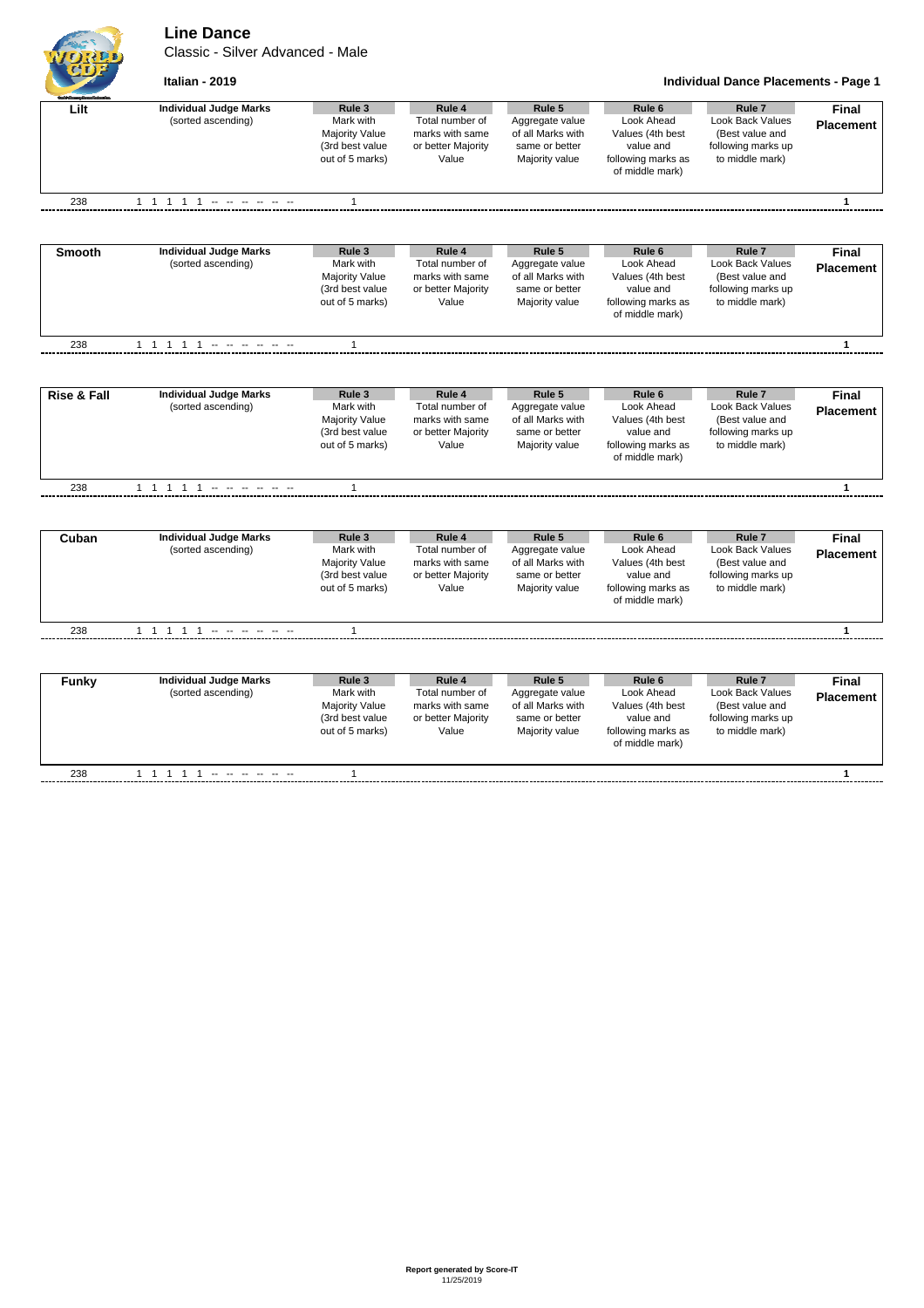## **Line Dance**

POST

M - Movement T - Timing

Classic - Silver Advanced - Male

| $\mathbf{U}_1$ , $\mathbf{U}_1$ | Italian - 2019                                             |                                   |                         |             |                             |                              |                  |       | <b>Penalties - Page 2</b> |  |  |
|---------------------------------|------------------------------------------------------------|-----------------------------------|-------------------------|-------------|-----------------------------|------------------------------|------------------|-------|---------------------------|--|--|
| Lilt                            | Judges                                                     |                                   |                         |             |                             |                              |                  |       |                           |  |  |
|                                 | $\overline{2}$                                             | 3<br>4                            | $\overline{5}$          | 6           | 7                           | 8                            | 9                | 10    | 11                        |  |  |
|                                 | No penalties were applied in this dance.                   |                                   |                         |             |                             |                              |                  |       |                           |  |  |
| <b>Smooth</b>                   |                                                            |                                   |                         | Judges      |                             |                              |                  |       |                           |  |  |
|                                 | 2                                                          | 3<br>4                            | 5                       | 6           | 7                           | 8                            | 9                | 10    | $\overline{11}$           |  |  |
|                                 | No penalties were applied in this dance.                   |                                   |                         |             |                             |                              |                  |       |                           |  |  |
| <b>Rise &amp; Fall</b>          |                                                            |                                   |                         | Judges      |                             |                              |                  |       |                           |  |  |
|                                 | $\overline{2}$<br>No penalties were applied in this dance. | 3<br>4                            | 5                       | 6           | $\overline{7}$              | 8                            | 9                | 10    | 11                        |  |  |
| Cuban                           | 2                                                          | 3<br>$\overline{4}$               | 5                       | Judges<br>6 | $\overline{7}$              | 8                            | 9                | 10    | 11                        |  |  |
| <b>Funky</b>                    | No penalties were applied in this dance.                   |                                   |                         | Judges      |                             |                              |                  |       |                           |  |  |
|                                 | $\overline{2}$                                             | 3<br>4                            | 5                       | 6           | 7                           | 8                            | 9                | 10    | $\overline{11}$           |  |  |
| <b>Novelty</b>                  | No penalties were applied in this dance.                   |                                   |                         | Judges      |                             |                              |                  |       |                           |  |  |
|                                 | $\overline{2}$                                             | 3<br>$\overline{4}$               | $\overline{5}$          | 6           | 7                           | 8                            | 9                | 10    | $\overline{11}$           |  |  |
|                                 | No penalties were applied in this dance.                   |                                   |                         |             |                             |                              |                  |       |                           |  |  |
| <b>Penalty</b>                  | <b>Non-Conference Penalty Codes</b>                        | <b>Conference Penalty Codes</b>   |                         |             |                             |                              |                  |       |                           |  |  |
| <b>Codes</b>                    | 1 Placement Reduction                                      | <b>Last Placement</b><br>Prop Use |                         |             | <b>Reasons</b>              |                              |                  | Codes |                           |  |  |
|                                 | - Costume and Appearance<br>C                              | Self Selected Music               |                         |             | Single Lower Placement<br>S |                              |                  |       |                           |  |  |
|                                 | - Basic Pattern<br>B                                       | Dance Delivery<br>D<br>$\sim$     |                         | Loss of Hat |                             |                              | Last Place<br>Q  |       |                           |  |  |
|                                 | - Courtesy & Floorcraft                                    | Costume Minimums<br>H.<br>$\sim$  | Leaving the Dance Floor |             |                             | - Full Disqualification<br>X |                  |       |                           |  |  |
|                                 | A - Acceptable Behavior                                    | (Boots & Hats)                    |                         |             |                             |                              | E<br>- Expulsion |       |                           |  |  |